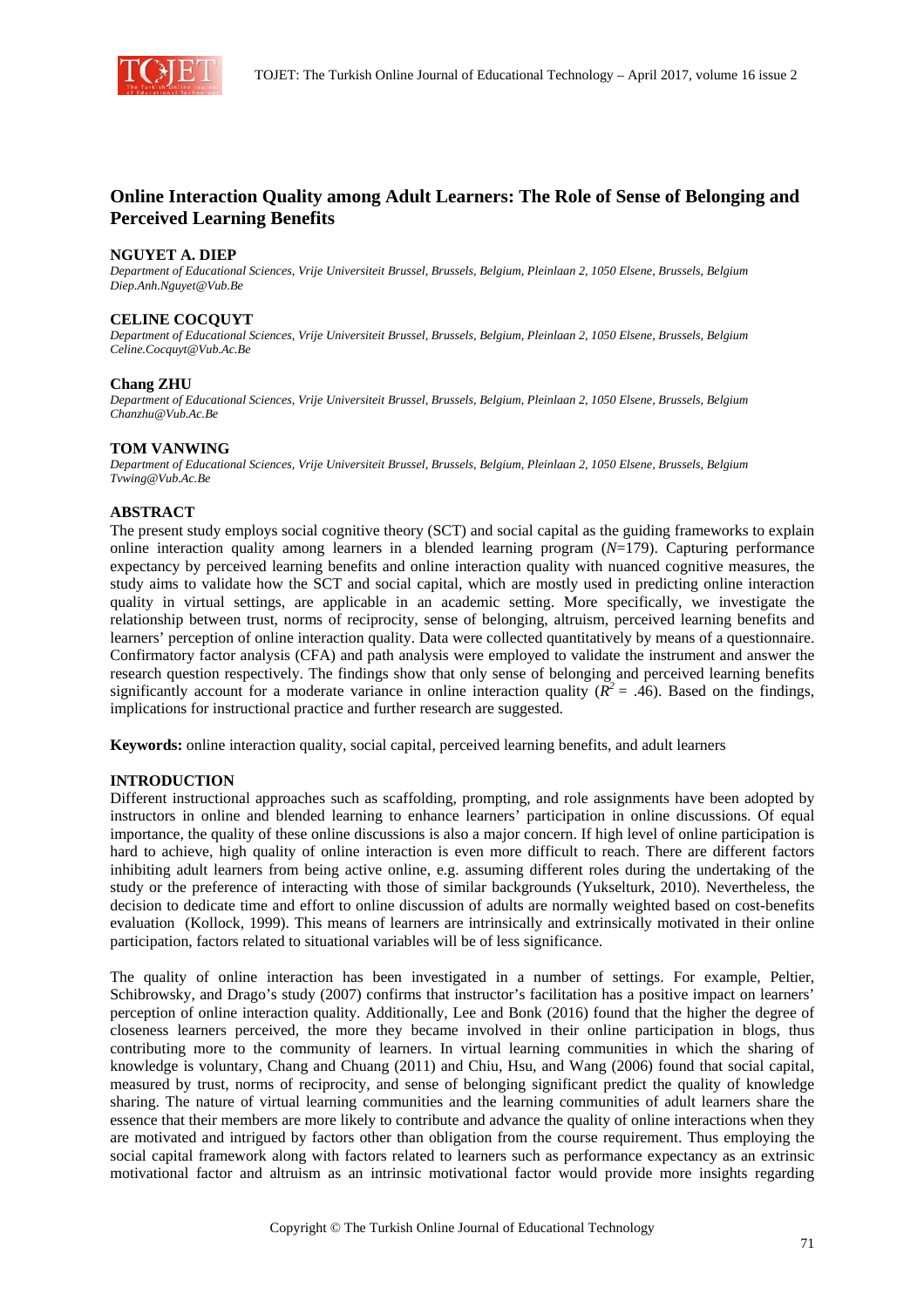

enablers of online interaction quality. However, research findings up to date have revealed that such studies in formal education settings are still scarce. The results from studies in virtual learning communities as those carried out by Chang and Chuang (2011), Chiu et al. (2006) and Lampel and Bhalla (2007) cannot be generalized to adult education settings for a number of reasons. The first is that the quality of online interaction or knowledge sharing in these studies is that of being accurate, reliable, complete and understandable (Chiu et al., 2006). Thus when applied to educational setting, such measures of the quality of online interaction cannot comprehensively capture the cognitive essence required for academic knowledge development. Second, performance expectancy in virtual learning communities is conceptualized as reputation and community building (Chang & Chuang, 2011; Chiu et al., 2006). These outcome expectations are not applicable in formal education settings as adult learners may not have that motivation of enhancing individual status and expanding social connections with peers given that they have other options in addition to online interaction opportunities.

Against these backgrounds, the present study aims to bridge the gap in literature by investigating how social capital and factors related to learners' motivation such as altruism and performance expectancy measured by perceived learning benefits are associated with online interaction quality. Conducted in the context of formal education setting that employs blended learning as mode of instructions, the present study aims to unravel critical factors contributing to the quality of online interaction among a group of adult learners who are heterogeneous in their socio-demographic background. More specifically the following research question is addressed: What are the relationships between social capital and learners' personal-related factors, namely, altruism and perceived learning benefits and online interaction quality? In addition, we also examine if these relationships are moderated by learners' socio-demographics, including age, gender, educational attainment, and employment status.

# **THEORETICAL BACKGROUND**

The quality of online discussion or knowledge sharing by members in a learning community is affected by various factors. Hsu, Lu, Yen and Chang (2007) argue that the extent to which individuals contribute to the learning community is contingent on their personal motivation and the social environment, of which they are a member. Researchers have based largely on the Socio Cognitive Theory (Bandura, 1989) to explain the behaviors of knowledge sharing in an online learning community, e.g. Chiu et al. (2006). The Social Cognitive Theory states that a person's behavior is influenced by the social networks and their cognition, e.g. expectations including outcome expectations and self-efficacy (Bandura, 1989). Previous studies have included social capital as aspects of the social networks and performance expectancy and altruism as those of personal cognition in explaining the quality of online interaction among learners (e.g. Tamjidyamcholo, Baba, Tamjid & Gholipour, 2013). Self-efficacy, being one of the factor in the SCT, is not included in most studies, e.g. Hsu et al. (2006) for the reason that self-efficacy is context-specific and hence is subject to change over time (Chen, Gully, & Eden, 2001). Thus in the following section, factors related to the social environment, namely social capital and personal cognition including performance expectancy and altruism that are hypothesized to be associated with online interaction quality are discussed.

# *Online interaction quality*

Due to the fact that the context in previous studies is different from academic settings, the online interaction quality is measured by the quality of information shared rather the cognitive aspects related to knowledge construction such as triggering self-reflection and knowledge transfer. Taking this into account, the present study adopts the cognitive presence scale from Arbaugh, Cleveland-Innes, Diaz, Garrison, Ice, Richardson, and Swan (2008) to capture the online interaction quality among the adult learners in a blended learning program. We define online interaction quality as an evaluation of how the learners perceive the interaction with other learners help them to build up their knowledge related to the courses and facilitate knowledge transfer.

#### *Social capital*

According to Putnam (2000), social capital refers to the networks, norms, and social trust that foster the collective processes and actions of members within a community for the public good. From a different standpoint, Bourdieu (1986) and Coleman (1988) (cited in Zhang & Kaufman, 2015) address social capital as the social networks and resources obtained by individuals through their memberships and interactions within the community. Bourdieu and Coleman's conceptualization of social capital implies that individuals can benefit from the community of their membership whereas Putnam proposes that the community can benefit from the social capital generated through the interactions among its members (Oztok, Zingaro, Makos, Brett, & Hewitt, 2015; Zhang & Kaufman, 2015). Despite different emphasis, these authors share the idea that social capital results from the dynamic interaction among members and an increase in social capital is beneficial for individuals and the community (Oztok et al., 2015).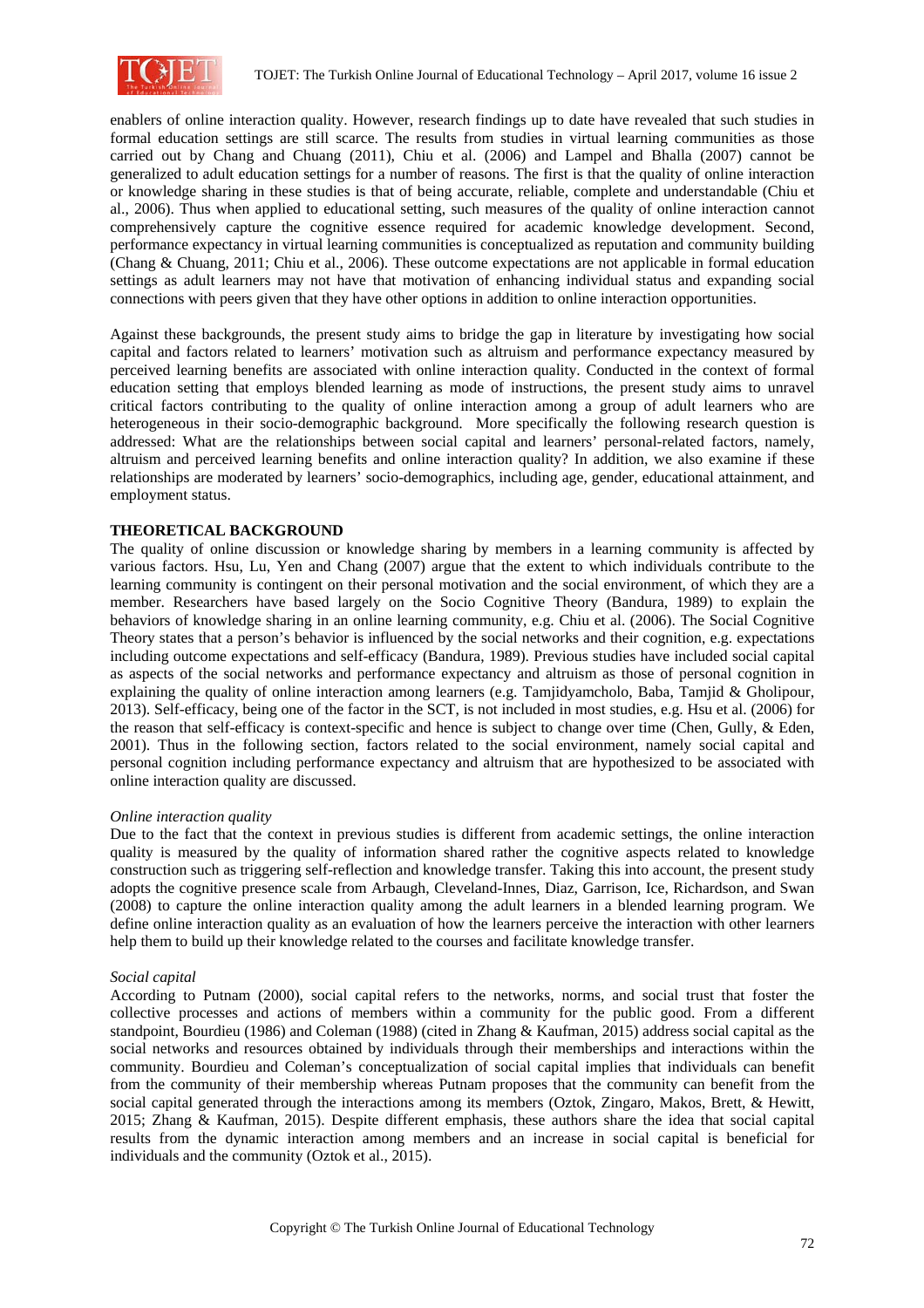

When investigating the role that social capital plays in enhancing the quality of online interaction among learners, we view the concept from Putnam's perspective. This means that the trust, sense of belonging, and norms of reciprocity among the classmates are hypothesized to motivate them to actively contribute to the online discussions for leveraging the quality of one another's learning. In this study, we adopt the definition of trust, norms of reciprocity, and sense of belonging from Chang and Chuang (2011) to conceptualize and operationalize social capital. Accordingly, trust is defined as "individual beliefs and expectations that other participants can perform consistent behaviors to follow norms and principles of a virtual community" (Chang & Chuang, p.12). The authors refer to norms of reciprocity as the perception of fairness to mutually share knowledge to each other in a virtual community and sense of belonging as feeling of belonging to a group or a set of people. These three constituents of social capital have been confirmed as significant factors relative to online interaction quality in virtual communities in Chang and Chuang (2011), Chiu et al. (2006), and Tamjidyamcholo et al. (2013).

### *Altruism and performance expectancy*

Altruism is defined as the offer to help others by voluntarily sharing knowledge without an expectation of a return from the recipients (Kollock, 1999; Steward & Gossain, 2006; Yu & Chu, 2007). According to Hung, Durcikova, Lai, and Lin (2011), altruism is considered a type of intrinsic motivation that triggers one's knowledge sharing to the community. However the authors found a non-significant effect of altruism on the quality of knowledge shared, which is in line with the findings from Lampel and Bhalla (2007) and contradictory to the results from Chang and Chuang (2011). In this regard, it is relevant to take Kollock's (1999) opinion into account, who postulates that altruism may compete with extrinsic motivation such as the evaluation of the gain that can be obtained. In fact, Hsu et al. (2006) and Hung et al. (2011) found that extrinsic motivation such as reputation is stronger than altruism in predicting the quality of online interaction in a community. In an educational setting, research validating the role of altruism as a measure of intrinsic motivation and performance expectancy as extrinsic motivation concerning online interaction quality is not yet recognized. In addition, performance expectancy in existent studies mainly focuses on reputation, community development, and network expansion. These outcomes are not highly relevant in educational settings because the most important motivation and goals of one's participation in online discussions related to the courses under question is the perception of how the community can help them to build and expand their knowledge repertoire. Therefore, this study addresses these two gaps by using perceived learning benefits of a measure of performance expectancy. The construct is adopted from Xie and Ke (2011) to capture the perceptions of learners as to how the learners evaluate the value of online discussion relative to their learning.

Based on these theoretical backgrounds, we hypothesize that social capital measured by trust, norms of reciprocity, and sense of belonging and learners' intrinsic and extrinsic motivation measured by altruism and perceived learning benefits respectively, will have a positive relationships with the quality of online interaction as perceived by the learners.

# **METHODOLOGY**

#### *Research design*

The present study employed a quantitative approach to data collection by means of a questionnaire. Data were collected one time in different centers for adult education in Flanders (Belgium). Thus in terms of design, the study is cross-sectional in nature. The questionnaire was distributed both online on the researchers' institutional platform or in the participants' classrooms with the presence of their instructors and one of the research members. To minimize issues related to common method bias, the participants were encouraged to give answers most relevant to them and therefore, no right or wrong answers were the case. The participation in the study was totally voluntary, i.e. no incentives were given and the anonymity of the participants was guaranteed.

# *Participants*

The participants in this study are learners who were following the Specific Teacher Training program. The program employed blended learning as an instructional strategy. Learners who have successfully completed the program are granted with a certification to be qualified for teaching at secondary levels. After screening for incomplete and unengaged answers, one hundred and seventy nine questionnaires were retained for analyses. The number of female learners (61.5%) is nearly twice as much as male learners (38.5%). Higher secondary degree holders (57.5), constitute the majority, followed by higher education degree holders (39.1%) and lower secondary degree holders (3.4%). As for employment, learners who have a fulltime job is the biggest group (62.6%). Those who are part-timers accounts for 20.7% and those who are full-time enrolled 10.6%. Learners aged between 18-30 accounts for half of the sample, followed by those aged between 31-40 (32.4%) and 41-50 (17.3%). The average age of the participants is *M*=32.08, *SD*=7.82.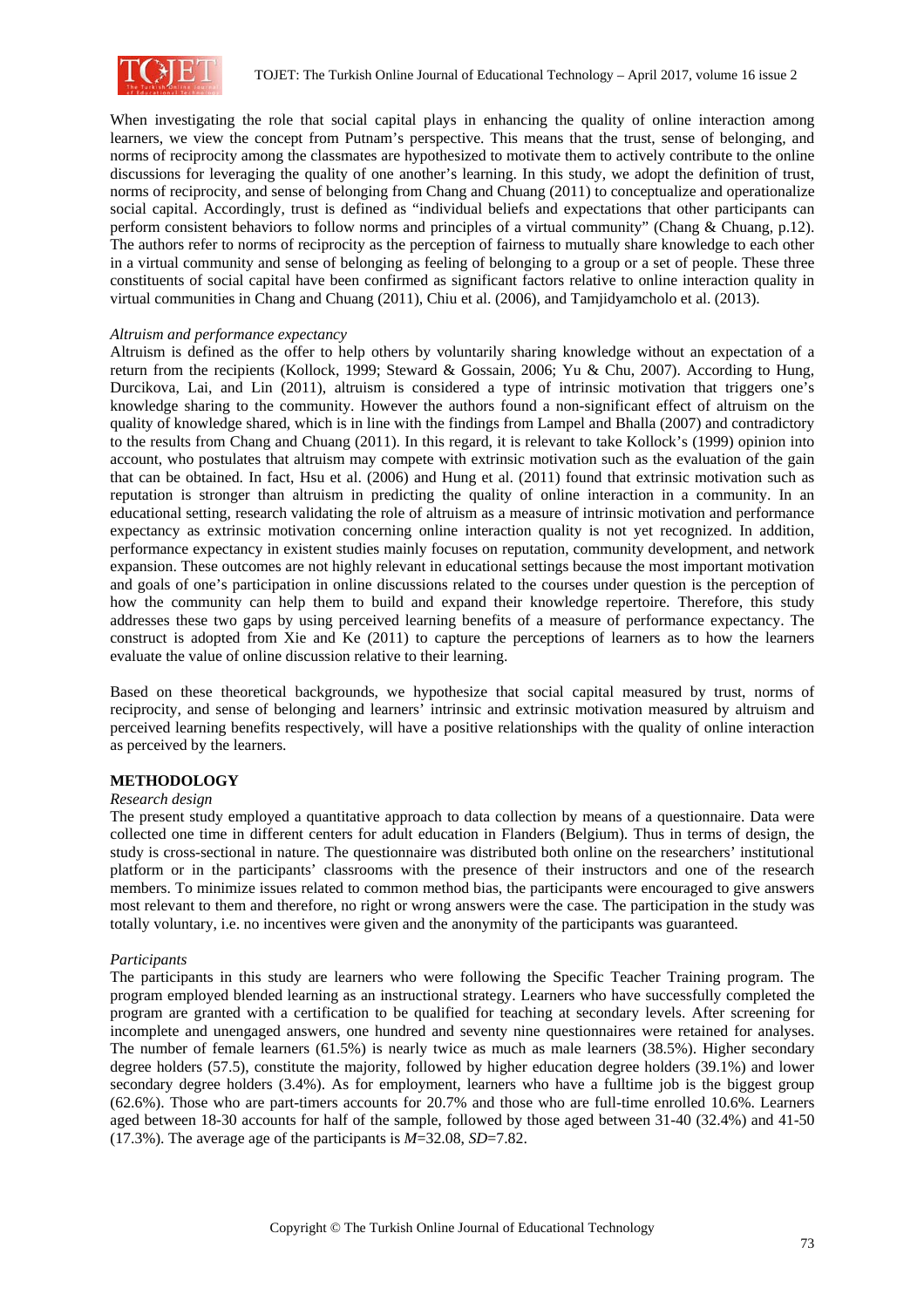

### *Instrument*

The present study used existing scales validated from previous studies. As for the independent variables, social capital including three dimensions, i.e. trust, norms of reciprocity, and sense of belonging, and altruism were adopted from Chang and Chuang (2011) and Chiu et al. (2006). Perceived learning benefits measuring how the learners perceived that online interactions with peers contribute to their understanding of the course were adapted from Xie and Ke (2011). Regarding the dependent variable quality of knowledge sharing, we have opted to modify the cognitive presence scale from Arbaugh et al. (2008) because the scale is more nuanced and applicable for capturing the cognitive quality of online interaction among a community of adult learners rather than a professional learning community as in Chang and Chuang (2011) and Chiu et al. (2006). In total, there are 32 items included in the questionnaire. After the scales have been decided upon, face validity had been verified by three experts in the fields of adult learning and social capital before they were translated into Dutch, which is the mother tongue of the participants. When there were discrepancies in the translation, a third Dutch-native colleague was consulted to ensure the clarity of the items' meaning into without losing the essence of the items in English.

# *Data analysis method*

To answer the research questions, we applied Partial Least Square-Structural Equation Modeling (PLS-SEM) as method of data analysis. Accordingly, the analyses consisted of two phases. First the measurement model was validated by confirmatory factor analysis (CFA). At this step, construct validity was evaluated by two rules of thumbs suggested by Fornell and Larcker (1981) and Chin (1998) such that the average variance extracted (AVE) for each construct should be equal or greater than .50 and the square root of the AVE of each construct should be greater than the correlations of this specific with others. The second step in PLS-SEM was to confirm the hypotheses by means of path analyses. All these two steps were conducted by employing SmartPLS 2.0 M3 (Ringle, Wende, & Will (2005).

### **RESULTS**

### *Measurement Validation*

Confirmatory factor analysis shows that all items have adequate factor loadings (>.400) onto to their respective constructs. Thus no items have been removed. Table 1 presents the mean, standard deviations, the *AVEs*, composite reliability, and Cronbach's alpha.

|                             | Cronbach's alpha of the constructs |             |                       |                  |
|-----------------------------|------------------------------------|-------------|-----------------------|------------------|
| Constructs                  | M(SD)                              | <b>AVEs</b> | Composite reliability | Cronbach's Alpha |
| Trust                       | 3.61(0.56)                         | .57         | .87                   | .82              |
| Norms of reciprocity        | 3.78(0.76)                         | .85         | .92                   | .82              |
| Sense of belonging          | 3.51(0.72)                         | .76         | .93                   | .90              |
| Altruism                    | 4.17(0.63)                         | .84         | .94                   | .90              |
| Perceived learning benefits | 3.33(0.70)                         | .67         | .91                   | .88              |
| Online interaction quality  | 2.92(0.91)                         | .68         | .96                   | .96              |

**Table 1**: The mean, standard deviations, average variance extracted (*AVEs*), composite reliability, and

As for divergent validity, the square root of *AVE* of each construct displays greater value than the correlations between the constructs themselves. This reveals that multi-collinearity is not a concern in this sample. Table 2 presents the *AVEs* and the correlations among the constructs.

|            |       |       | <b>Table 2:</b> The correlations among the constructs with their respective $AVEs$ (in bold) |       |       |     |  |
|------------|-------|-------|----------------------------------------------------------------------------------------------|-------|-------|-----|--|
| Constructs | OIO   | AL    | PLB                                                                                          | NP    | SВ    | T   |  |
| <b>OIO</b> | .82   |       |                                                                                              |       |       |     |  |
| AL         | 0.114 | .92   |                                                                                              |       |       |     |  |
| <b>PLB</b> | 0.619 | 0.235 | .82                                                                                          |       |       |     |  |
| NP         | 0.293 | 0.554 | 0.275                                                                                        | .92   |       |     |  |
| SВ         | 0.417 | 0.469 | 0.362                                                                                        | 0.586 | .87   |     |  |
| т          | 0.237 | 0.360 | 0.125                                                                                        | 0.526 | 0.572 | .75 |  |

**Table 2**: The correlations among the constructs with their respective *AVEs* (in bold)

Notes for abbreviations: Online interaction quality (OIQ), altruism (AL), perceived learning benefits (PLB), norms of reciprocity (NP), sense of belonging (SB), and trust (T).

#### *The structural model*

As the measurement model has been confirmed, path analyses were followed to identify the significant predictors of online interaction quality. According to the results presented in Table 3, perceived learning benefits were the most significant factor ( $\beta$ =.55, *p*<.001). However, altruism did not significantly predict online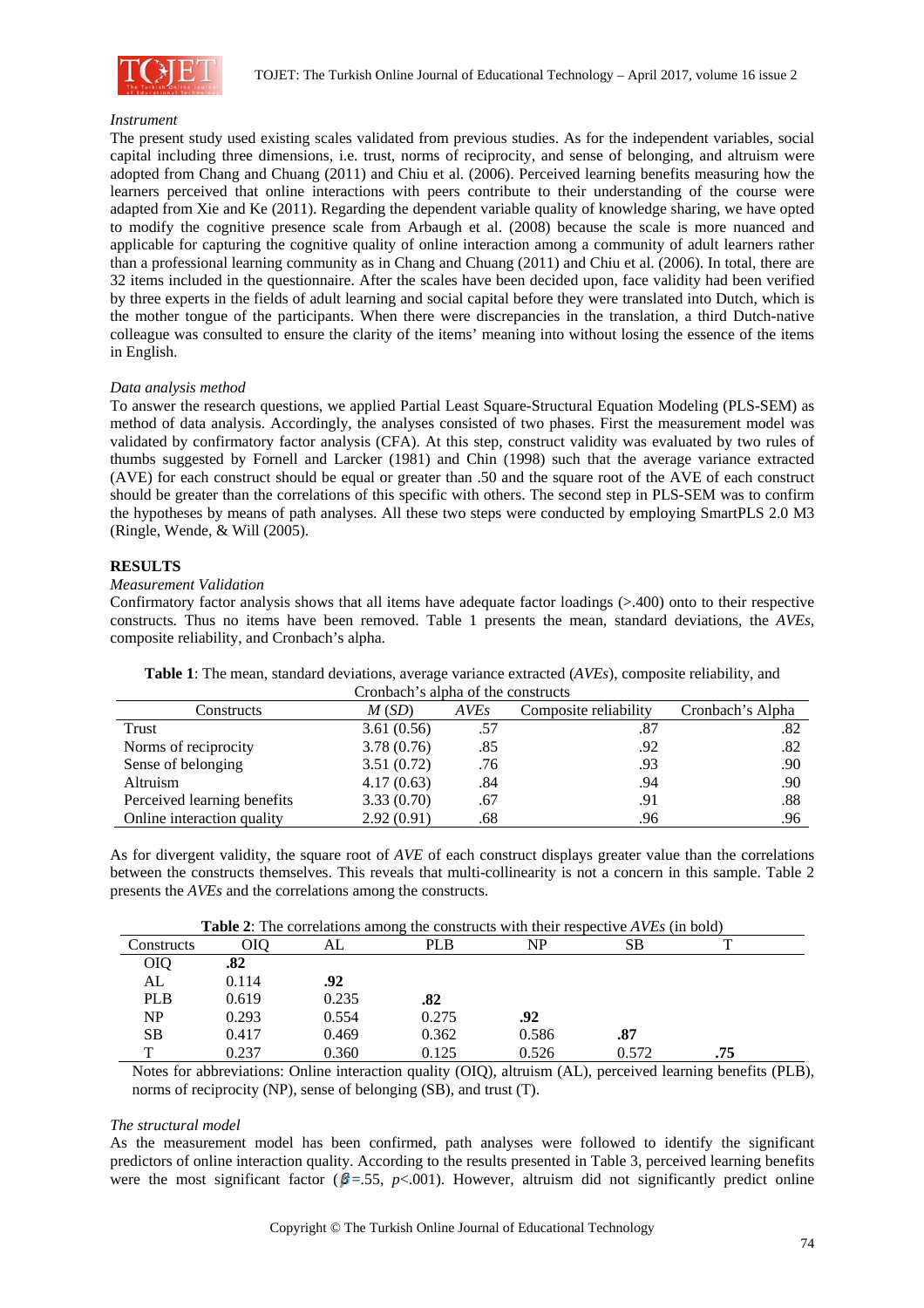

interaction quality ( $\beta$ =-.18,  $p$ >.05), which means extrinsic motivation has outweighed intrinsic motivation. Among the three constructs of social capital, only sense of belonging was found as the significant factor ( $\beta = 23$ , *p*<.05). Altogether, the significant predictors account for a variance of 46% in online interaction quality, which shows a medium effect according to Hair, Ringle, & Sarstedt (2011).

| Indonesiant Constructs Stendardized operficients                                                              |  |  |  | <i>Antotinting</i> |  |  |
|---------------------------------------------------------------------------------------------------------------|--|--|--|--------------------|--|--|
| <b>Table 3:</b> Result from path analysis for the outcome variable online interaction quality ( $R^2 = .46$ ) |  |  |  |                    |  |  |

| <b>Independent Constructs</b>      | Standardized coefficients | <i>t</i> -statistics |
|------------------------------------|---------------------------|----------------------|
| Trust                              | .08                       | .86                  |
| Norms of reciprocity               | .07                       | .64                  |
| Sense of belonging                 | .23                       | $1.97*$              |
| <b>Altruism</b>                    | $-.18$                    | 1.79                 |
| Perceived learning benefits        | .55                       | $7.22***$            |
| Notes: * $p < .05$ , ** $p < .001$ |                           |                      |

### *Analyses of variance*

Analyses of variance, including ANOVAs and *t*-tests were used to examine if socio-demographic variables may affect the relationship among the variables.

- (1) T-test result showed that there was no significant difference between male and female learners regarding perception of online interaction quality,  $t(177) = 0.277$ ,  $p = .785$ .
- (2) The results from ANOVA reveal that there was no statistical differences among the three age groups of learners as for perception of online interaction quality,  $F(2) = 0.067$ ,  $p = .935$ . However, a significant difference was found among learners who have different educational attainment,  $F(2)=4.692$ ,  $p=.01$ and employment statuses,  $F(2) = 3.362$ ,  $p = .037$ . Post-hoc analyses further revealed that learners who hold a higher education degree ( $M = 2.67$ ,  $SD = 0.04$ ) had significant lower mean scores than highersecondary degree holders ( $M = 3.09$ ,  $SD = 0.84$ ). In addition, learners who were a part-timer scored higher ( $M = 3.16$ ,  $SD = 0.85$ ) than learners who were fulltime enrolled ( $M = 2.5$ ,  $SD = 0.91$ ).

As educational attainment and employment status can moderate the relationships between the independent variables, namely altruism, perceived learning benefits, trust, norms of reciprocity, and sense of belonging and online interaction quality, we conducted multi-group moderation to validate the model. Following Keil, Saarinen, Tan, Tuunainen, Wassenaar, and Wei's (2000) approach, the model parameters or regression coefficients and standard errors (*SE*) of each path were estimated for each group. Subsequently, *t-*statistics were applied to find out if the effects of the five independent variables were significantly different as a function as group differences. However, all *t*-statistics were non-significant indicating that educational attainment and employment status were not significant as moderators. The results of multi-group moderation analyses are presented in Table 4.

|                             | Higher secondary         |           | Higher education        |      |                      |              |  |
|-----------------------------|--------------------------|-----------|-------------------------|------|----------------------|--------------|--|
| Latent variables            | degree holders $(n=103)$ |           | degree holders $(n=70)$ |      | <i>t</i> -statistics | $p$ -values  |  |
|                             | Regression               | SE        | Regression              | SE   |                      | $(2-tailed)$ |  |
|                             | coefficients             |           | coefficients            |      |                      |              |  |
| Altruism                    | $-0.07$                  | 0.11      | $-0.28$                 | 0.12 | 1.27                 | 0.21         |  |
| Perceived learning benefits | 0.51                     | 0.08      | 0.61                    | 0.07 | 0.88                 | 0.38         |  |
| Trust                       | $-0.03$                  | 0.14      | 0.15                    | 0.09 | 0.96                 | 0.34         |  |
| Norms of reciprocity        | 0.15                     | 0.11      | 0.02                    | 0.10 | 0.83                 | 0.41         |  |
| Sense of belonging          | 0.19                     | 0.12      | 0.10                    | 0.11 | 0.57                 | 0.57         |  |
|                             |                          |           |                         |      |                      |              |  |
|                             | Part-time learners       |           | Fully-enrolled learners |      |                      |              |  |
| Latent variables            | $(n=37)$                 |           | $(n=19)$                |      |                      | $p$ -values  |  |
|                             | Regression               |           | Regression              |      | t-statistics         | $(2-tailed)$ |  |
|                             | coefficients             | $\cal SE$ | coefficients            | SE   |                      |              |  |
| Altruism                    | $-0.25$                  | 0.13      | $-0.14$                 | 0.11 | 0.59                 | 0.56         |  |
| Perceived learning benefits | 0.54                     | 0.06      | 0.41                    | 0.08 | 1.28                 | 0.21         |  |
| Trust                       | 0.17                     | 0.15      | 0.16                    | 0.19 | 0.06                 | 0.95         |  |
| Norms of reciprocity        | 0.34                     | 0.12      | 0.07                    | 0.16 | 1.32                 | 0.19         |  |

**Table 4**: Results of multi-group moderation for educational attainment and employment status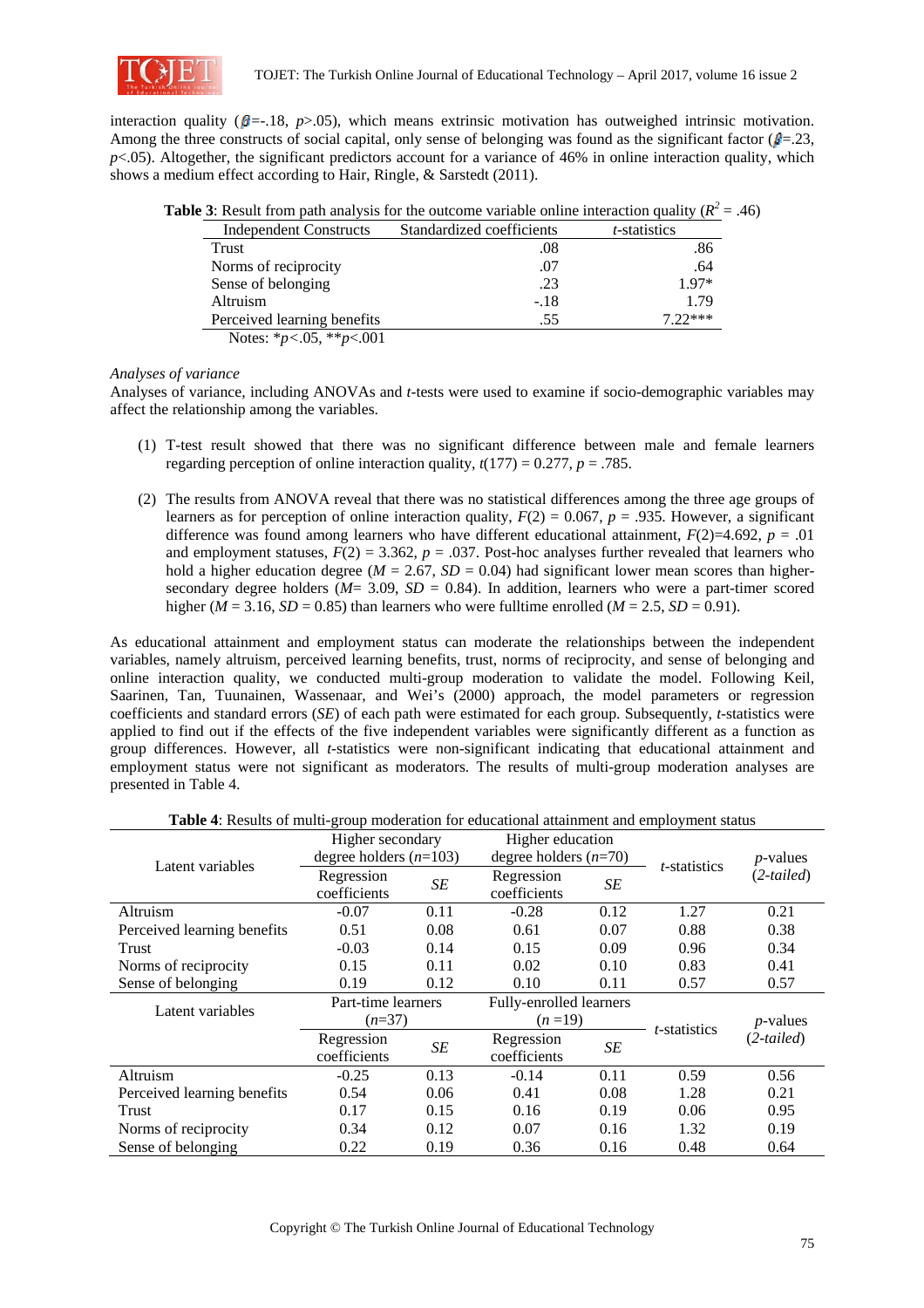

# **DISCUSSION AND CONCLUSION**

Based on SCT (Bandura, 1989) and social capital theory (2000), the present study investigates the relationships between social capital, personal related factors, i.e. altruism and perceived learning benefits, and online interaction quality. The study has operationalized perceived learning benefits and online interaction quality in such a way that is more relevant to a community of adult learners following a formal education program. Multigroup moderation was also conducted to examine the moderating effects of socio-demographic factor. Yet, non-significant moderation was found.

Although outcome expectancy in this study was captured by perceived learning benefits to be more relevant in education settings, its positive relationship with online interaction quality is in line with previous studies (Chang & Chuang, 2011; Chiu et al, 2006). However, altruism as a measure of learners' intrinsic motivation failed to predict online interaction quality, which is also found in Hung et al. (2011) and Lampel and Bhalla (2007). This finding highlights that in virtual learning communities, intrinsic motivation manifest in altruism is more important to explain the quality of interaction because the sustainability of the communities highly depend on the voluntariness of each member. In educational settings, altruism may lack its prevalence because the need to sustain the online interactions among the learners may not be the responsibility of the learners but the instructors instead. Given this lack of need, the learners may rely on their evaluation of performance expectancy, namely perceived learning benefits as the sole motivation for their quality contribution. In addition, as most learners in this sample are employed fulltime and part-time, the evaluation of cost benefits has outweighed altruism. Thus to successfully enhance the quality of online interaction, it is suggested that the instructors can explicitly clarify how online interactions with peers are aligned with the learning objectives. In so doing, the learners will be more motivated to substantially contribute to online discussions and overcome barriers such as the lack of time due to other obligations.

Contradictory to most studies that employ the social capital framework to explain online interaction quality, only sense of belonging was positively correlated with the dependent variable. That trust and norms of reciprocity were found to be non-significant suggest that learners in a program may have known each other and consider that helping each other in need is a normal practice. Then there is not that high variability in terms of trust and norms of reciprocity among learners in a program whose identities are more visible than those in virtual learning communities as investigated by Hsu et al. (2007). Being found as a significant predictor, sense of belonging has demonstrated that it is the most significant element of social capital in online learning environment as initially postulated by Rovai (2002). Thus, an online learning environment in which learners feel that they share a common goal, e.g. enhancing knowledge on a particular topic or tackling an educational issue, and that they are highly welcomed to present their voices is desired to bring about high quality of online interaction. To achieve this goal, again the instructors' strategies in creating opportunities for the sharing of personal background and lived experiences among learners as suggested by Nistor, Daxecker, Stanciu, and Diekamp (2015) is recommended. Additionally, effort to build up common goals and missions related to the professional career such as an educator identity as in this study, should also be invested as this helps the learners feel more connected to one another and chances are that they will be more active in their online contributions.

There are some limitations that make the generalization to be taken with caution. First, although self-report questionnaires can be the most appropriate method to capture relative concepts such as trust, sense of belonging and perceived learning benefits, it is recognized that the quality of online interaction can be better measured by objective methods such as message coding. Therefore, future research with more objective measures of online interaction will help to further validate the findings. The translation of the questionnaire is also one factor that needs to be taken into account. More specifically, we suggest validating the questionnaire in an English-speaking sample to confirm the reliability and validity of the measurement model. Third, that the participants in this sample were adult learners following a common program, namely Specific Teacher Education, may limit the interpretations of the results in hard disciplines such as Computer Science. For example, Neumann, Parry, and Becher (2002) postulate that learners in different disciplines may have different epistemological beliefs and learning approaches with soft-disciplined faculty being more subscribed to reflective discussions as method of knowledge construction. Therefore, we suggest that a comparative study using disciplines as a moderator can be more helpful to gain more insights into the critical enablers of online interaction quality.

In conclusion, in an adult educational context, the present study has revealed that the SCT and social capital theories can be relevant to explain the quality of knowledge sharing among learners in a blended learning program. The two critical elements that have been identified are perceived learning benefits and sense of belonging, which help to explain a moderate variance in learners' perception of online interaction quality. Based on these findings, implications for instructional practices have also been proposed. In essence, making learning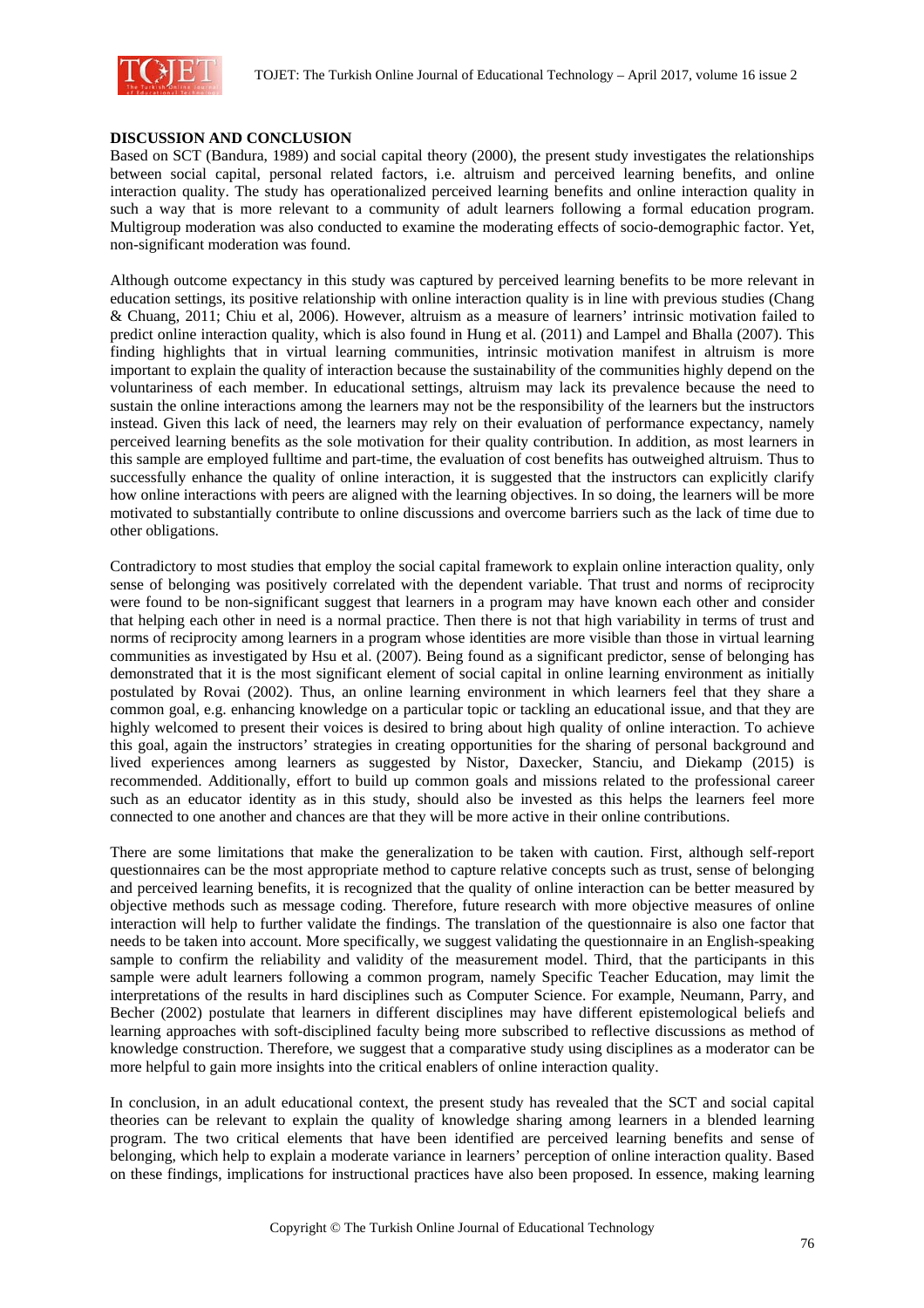

goals explicit, underlying how online interaction is important to one's learning, and creating a mutually respectful environment with shared goals and identity are of significance to enhance the quality of online interaction among learners.

# **REFERENCES**

- Arbaugh, J. B., Cleveland-Innes, M., Diaz, S. R., Garrison, D. R., Ice, P., Richardson, J. C., & Swan, K. P. (2008). Developing a community of inquiry instrument: Testing a measure of the community of inquiry framework using a multi-institutional sample. *The Internet and higher education*, *11*(3), 133-136.
- Bandura, A. (1989). Human agency in social cognitive theory. *American psychologist*, *44*(9), 1175.
- Chang, K. C., Wong, J. H., Li, Y., Lin, Y. C., & Chen, H. G. (2011). External social capital and information systems development team flexibility. *Information and Software Technology*, *53*(6), 592-600.
- Chen, G., Gully, S. M., & Eden, D. (2001). Validation of a new general self-efficacy scale. *Organizational research methods*, *4*(1), 62-83.
- Chin, W. W. (1998). The partial least squares approach to structural equation modeling. *Modern methods for business research*, *295*(2), 295-336.
- Chiu, C. M., Hsu, M. H., & Wang, E. T. (2006). Understanding knowledge sharing in virtual communities: An integration of social capital and social cognitive theories. *Decision support systems*, *42*(3), 1872-1888.
- Fornell, C., & Larcker, D. F. (1981). Evaluating structural equation models with unobservable variables and measurement error. *Journal of Marketing Research (JMR*), *18*(1), 382-388.
- Hair, J. F., Ringle, C. M., & Sarstedt, M. (2011). PLS-SEM: Indeed a silver bullet. *Journal of Marketing theory and Practice*, *19*(2), 139-152.
- Hsu, M. H., Ju, T. L., Yen, C. H., & Chang, C. M. (2007). Knowledge sharing behavior in virtual communities: The relationship between trust, self-efficacy, and outcome expectations. *International journal of humancomputer studies*, *65*(2), 153-169.
- Hung, S. Y., Durcikova, A., Lai, H. M., & Lin, W. M. (2011). The influence of intrinsic and extrinsic motivation on individuals' knowledge sharing behavior. *International Journal of Human-Computer Studies*, *69*(6), 415-427.
- Keil, M., Saarinen, T., Tan, B. C., Tuunainen, V., Wassenaar, A., & Wei, K. K. (2000). A cross-culturalstudy on escalation of commitment behavior in software projects. *Management Information Systems Quarterly*, 24(2), 299-325.
- Kollock, P. (1999). The economies ol online cooperation. *Communities in cyberspace*, *220*.
- Lampel, J., & Bhalla, A. (2007). The role of status seeking in online communities: Giving the gift of experience. *Journal of Computer*‐*Mediated Communication*, *12*(2), 434-455.
- Lee, J., & Bonk, C. J. (2016). Social network analysis of peer relationships and online interactions in a blended class using blogs. *The Internet and Higher Education*, *28*, 35-44.
- Neumann, R., Parry, S., & Becher, T. (2002). Teaching and learning in their disciplinary contexts: A conceptual analysis. *Studies in higher education*, *27*(4), 405-417.
- Nistor, N., Daxecker, I., Stanciu, D., & Diekamp, O. (2015). Sense of community in academic communities of practice: predictors and effects. *Higher Education*, *69*(2), 257-273.
- Oztok, M., Zingaro, D., Makos, A., Brett, C., & Hewitt, J. (2015). Capitalizing on social presence: The relationship between social capital and social presence. *The Internet and Higher Education*, *26*, 19-24.
- Peltier, J. W., Schibrowsky, J. A., & Drago, W. (2007). The interdependence of the factors influencing the perceived quality of the online learning experience: A causal model. *Journal of Marketing Education*, *29*(2), 140-153.
- Putnam, R. D. (2000). Bowling alone: America's declining social capital. In *Culture and Politics* (pp. 223-234). Palgrave Macmillan US.
- Ringle, C. M., Wende, S., & Will, S. (2005). *SmartPLS 2.0* (M3) Beta.
- Rovai, A. P. (2002). Building sense of community at a distance. *The International Review of Research in Open and Distributed Learning*, *3*(1).
- Stewart, K. J., & Gosain, S. (2006). The impact of ideology on effectiveness in open source software development teams. *Mis Quarterly*, 291-314.
- Tamjidyamcholo, A., Baba, M. S. B., Tamjid, H., & Gholipour, R. (2013). Information security–Professional perceptions of knowledge-sharing intention under self-efficacy, trust, reciprocity, and shared-language. *Computers & Education*, *68*, 223-232.
- Xie, K., & Ke, F. (2011). The role of students' motivation in peer‐moderated asynchronous online discussions. *British Journal of Educational Technology*, *42*(6), 916-930.
- Yu, C. P., & Chu, T. H. (2007). Exploring knowledge contribution from an OCB perspective. *Information & Management*, *44*(3), 321-331.